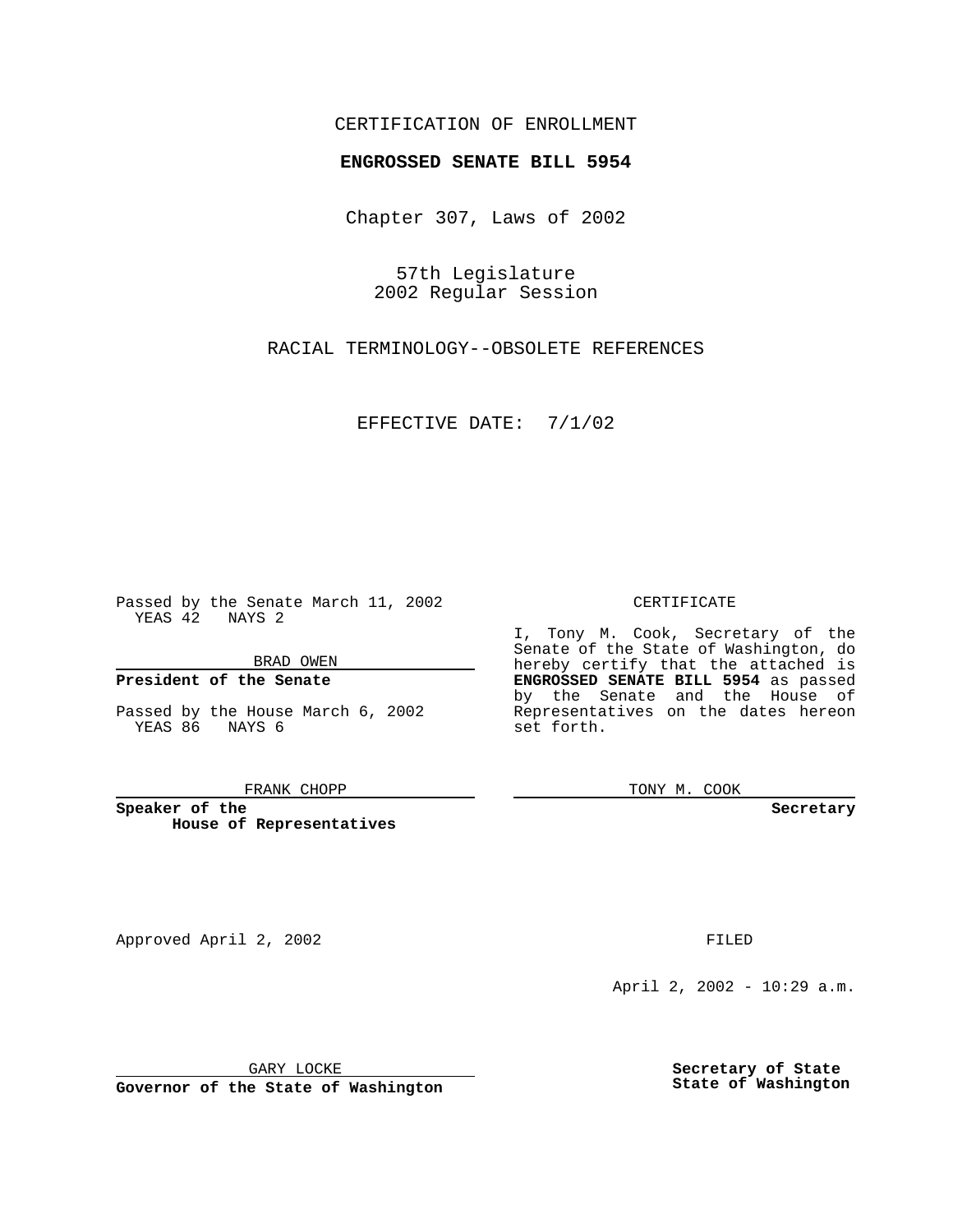## **ENGROSSED SENATE BILL 5954** \_\_\_\_\_\_\_\_\_\_\_\_\_\_\_\_\_\_\_\_\_\_\_\_\_\_\_\_\_\_\_\_\_\_\_\_\_\_\_\_\_\_\_\_\_\_\_

\_\_\_\_\_\_\_\_\_\_\_\_\_\_\_\_\_\_\_\_\_\_\_\_\_\_\_\_\_\_\_\_\_\_\_\_\_\_\_\_\_\_\_\_\_\_\_

### AS AMENDED BY THE HOUSE

Passed Legislature - 2002 Regular Session

### **State of Washington 57th Legislature 2001 Regular Session**

**By** Senators Shin, Roach, Oke, Costa, Patterson, Hargrove, T. Sheldon, Hochstatter, Eide and Jacobsen

Read first time 02/09/2001. Referred to Committee on State & Local Government.

 AN ACT Relating to obsolete racial terminology; amending RCW 35.22.650; adding a new section to chapter 1.20 RCW; creating a new section; and providing an effective date.

BE IT ENACTED BY THE LEGISLATURE OF THE STATE OF WASHINGTON:

 NEW SECTION. **Sec. 1.** The legislature finds that the use of the term "Oriental" when used to refer to persons of Asian descent is outdated and pejorative. There is a need to make clear that the term "Asian" is preferred terminology, and that this more modern and nonpejorative term must be used to replace outdated terminology.

 NEW SECTION. **Sec. 2.** A new section is added to chapter 1.20 RCW to read as follows:

 (1) All state and local government statutes, codes, rules, regulations, and other official documents enacted after July 1, 2002, are required to use the term "Asian" when referring to persons of Asian descent. The use of the term "Oriental" is prohibited.

 (2) The legislature urges all state and local entities to review their statutes, codes, rules, regulations, and other official documents